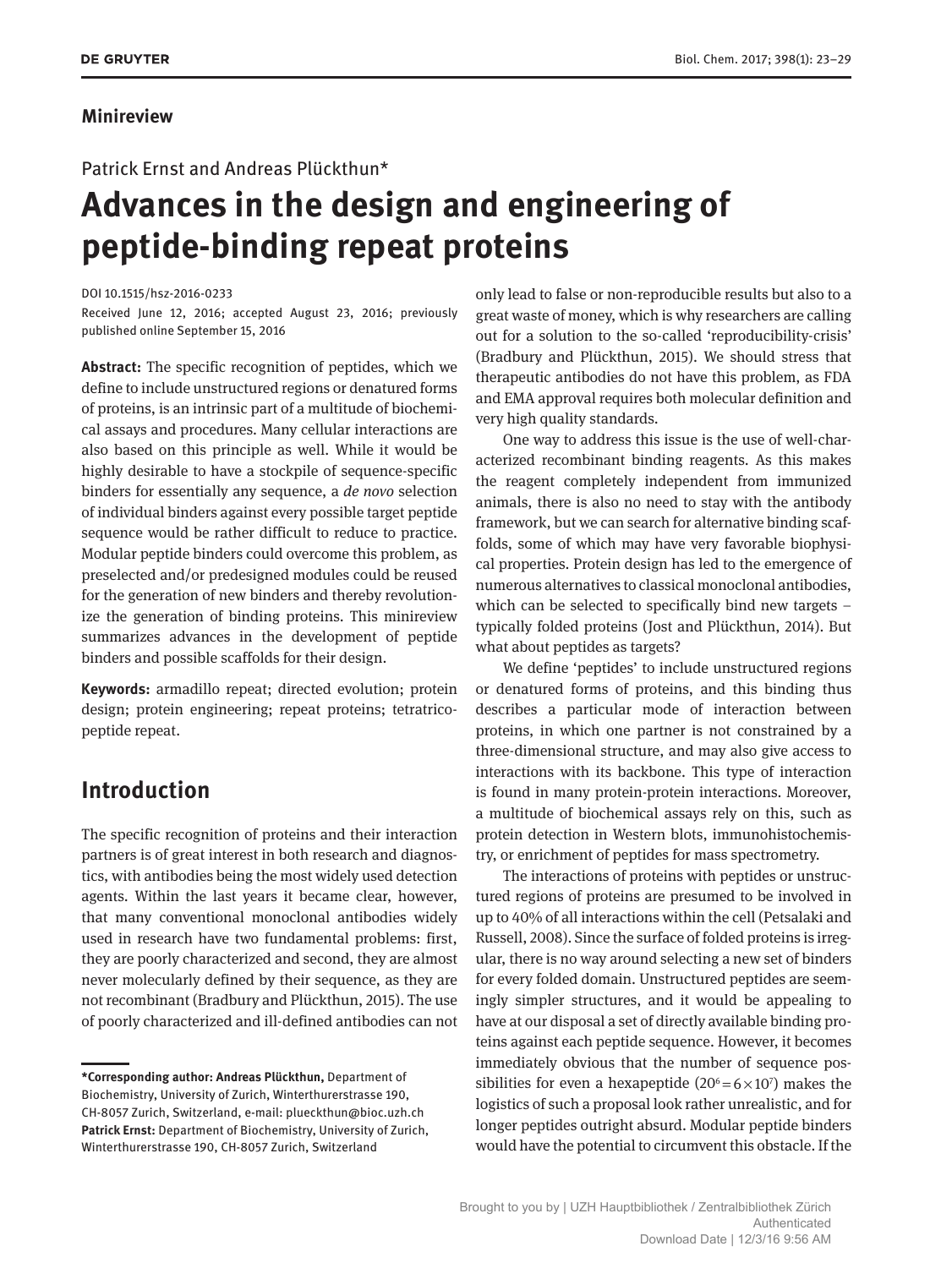modularity of the binding protein parallels the modularity of the peptide, modules for side chains might be generated, and far fewer of them would be needed. A preselected set of binding modules could then be reassembled at the gene level to bind, in principle, every peptide target sequence (see Figure 1). As recently reviewed (Reichen et al., 2014a), repeat proteins are highly suited to fulfill this purpose, because they can be varied in the number of internal repeats they contain, all carrying positions of variable amino acids on their surface. These can serve as binding sites, and indeed many of the repeat protein domains are involved in binding and signaling in biological systems.

In recent years, more and more examples of artificial binding proteins based on repeat proteins have been



**Figure 1:** Modular peptide binding.

Principle of modular peptide binding with internal binding modules of different number, arrangement and specificity, binding to unstructured regions of proteins. The hydrophobic core of the binder is shielded by special capping repeats (violet) at the N- and C-terminus, respectively.

reported, both for recognizing folded proteins and for peptides. An extensive overview on the designs and their development has been given by Reichen et al. (2014a). Among the repeat proteins,  $\alpha$ -solenoid proteins have been most widely investigated, and examples include ankyrin repeat proteins, HEAT repeat proteins, armadillo repeat proteins (ArmRP) and tetratricopeptide repeat proteins (TPR). Ankyrins served as a template to create designed ankyrin repeat proteins (DARPins) (Plückthun, 2015), while HEAT proteins are the basis of  $\alpha$ Reps (Urvoas et al., 2010), the latter two classes mostly to derive binders to folded proteins. ArmRPs and TPRs have been used to design peptide binders, as this is also one of their functions *in vivo*. Closed architectures have also been investigated (Orlicky et al., 2003) but we will not consider them further here.

In this mini-review we will focus on recent advances in the development of new peptide binders based on ArmRPs or TPRs and their possible applications. Furthermore, we will provide an outlook of possible new repeat protein scaffolds that have emerged due to the development of better computational protein design techniques, and we discuss their potential for the future.

### **Tetratricopeptide repeat proteins**

TPRs consist of repeats of 34 amino acids in length and have been used as a template to design highly stable consensus TPRs (CTPRs) which were able to bind peptide ligands with different sequences (Jackrel et al., 2009; Cortajarena et al., 2010). Furthermore, a detailed biophysical investigation on the scaffold has been carried out to understand the folding and stability of designed CTPRs (see, e.g. Cohen et al., 2015; Millership et al., 2016). To describe the ability for binding to different peptides we will focus here on the design of new pockets and their possible applications.

A binding module of a CTPR consists of three internal repeats and a capping helix at the C-terminus, with binding pockets recognizing the side chains of the pentapeptide MEEVD (Figure 2A; Cortajarena et al., 2010). These designed CTPRs originate from TPR2A, which binds to the C-terminal part of Hsp90 with an affinity of 11 μm (Scheufler et al., 2000). The C-terminal carboxylate group and the aspartate side chain form a dicarboxylate-clamp, a key feature for binding (Scheufler et al., 2000; Cortajarena et al., 2004). This binding pocket was redesigned to recognize a phenylalanine instead of the conserved aspartate (Jackrel et al., 2009). These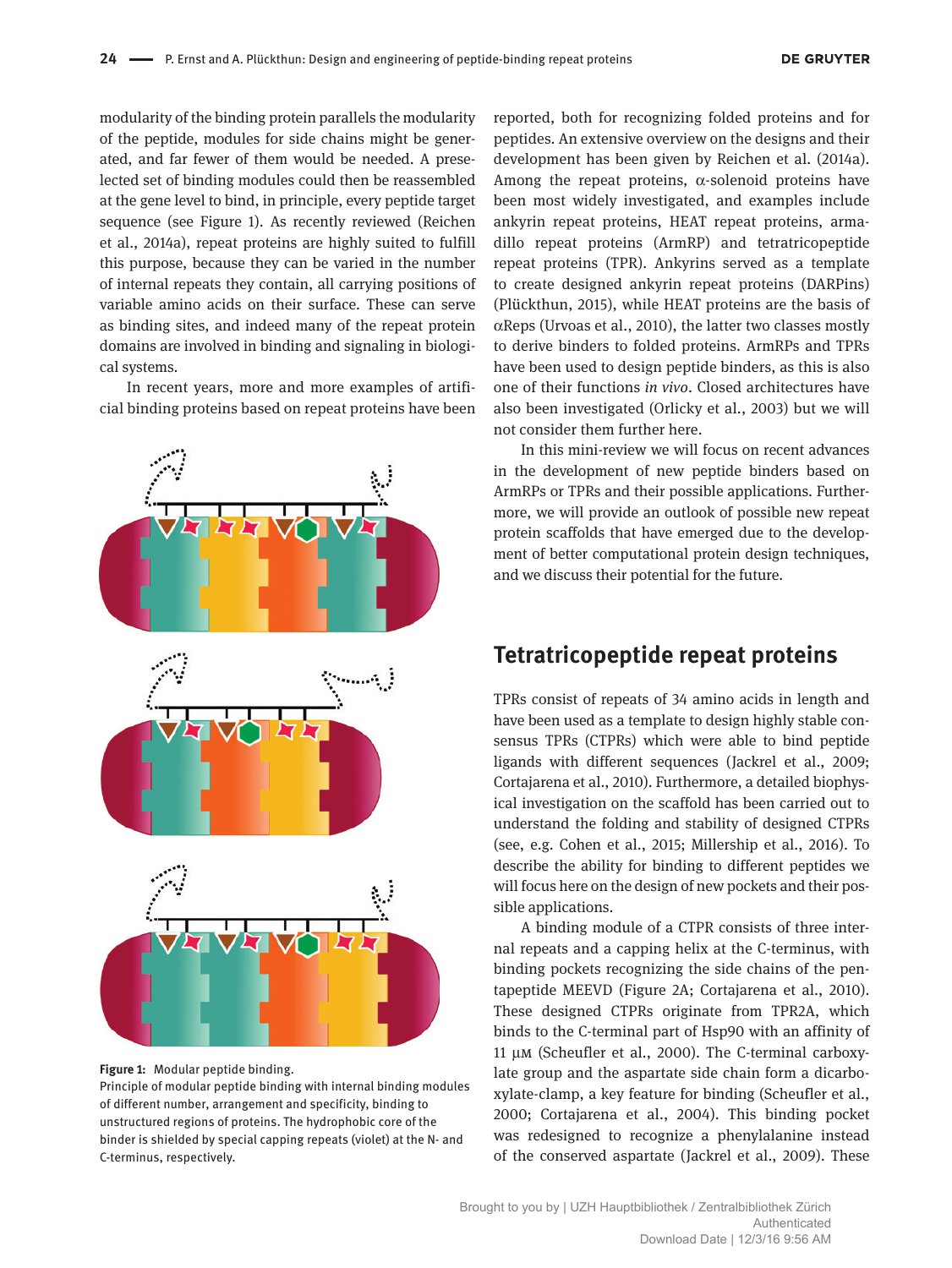

**Figure 2:** Overview of existing peptide binders and possible new scaffolds based on repeat proteins. (A) Designed TPR protein CTPR390 (white), binding to peptide MEEVD (red), top- and side-view (PDB ID: 3KD7 chains A and H). The perpendicular binding of the peptide to the CTPR is schematically drawn on the right, with N and C indicating the respective termini of the protein and peptide. (B) Modular ArmRP with five internal repeats (white) binding a (KR)<sub>5</sub> peptide (red) with one KR module per internal repeat. Internal repeats are alternatingly colored in black and gray (PDB ID: 5AEI chains A and D). The antiparallel binding of the peptide to the dArmRP is schematically drawn on the right, with N and C indicating the respective termini of the protein and peptide. (C) Examples for new backbone geometries of designed repeat proteins (PDB IDs: 5CWB, 5CWK, 5CWH). A sketch of the different curvatures of the scaffolds, with different rise and angles between the repeats, are shown next to them.

engineered CTPRs have been called tetratricopeptide repeat affinity protein (TRAPs).

Recent developments have shown the ability of redesigned TRAPs to bind to various peptides with micromolar affinities. Starting from a binder recognizing the original sequence MEEVD, a specificity was developed for a phospho-serine residue (Sawyer et al., 2014). The central glutamate pocket was mutated, introducing arginine and lysine, thereby forming a charge complementarity for the negatively charged phospho-serine. This led to some selectivity, as the affinity was found to be 2 μm when binding to ME(pS)VD, compared to 67 μm for MESVD for the best TRAP variant, but the affinity to MEEVD was not reported. This interaction was also demonstrated intracellularly by fusing the peptide or the TRAP to either half of a split-mCherry detection system, which resulted in a reconstitution of fluorescence.

Based on the first redesigns (Jackrel et al., 2009) to recognize a different the C-terminal peptide residue, Speltz et al. (2015b) took a combined approach including rational design and directed evolution to create three new TRAPs, binding to either MEEVV, MERVW or MRRVW with micromolar affinity. This included the creation of both a peptide library and a pocket library in the protein, which were screened against each other using either a split-GFP assay or an *in-vitro* pull-down assay. TRAP1 (MEEVV)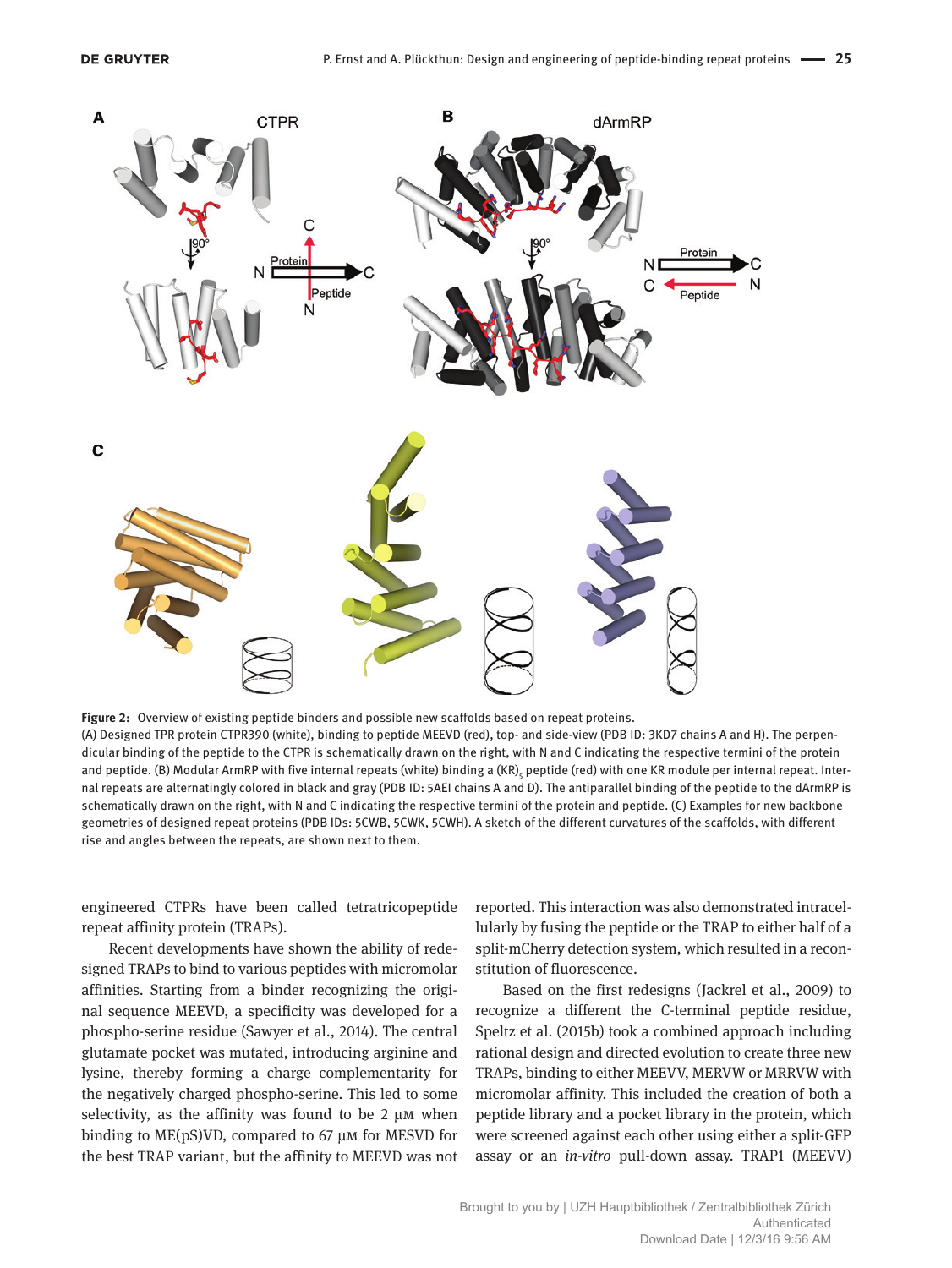also showed some cross-reactivity by binding to the peptide MERVW, but still less well than to its cognate target. Having these new target-TRAP pairs in hand, the authors showed that the affinity is gradually decreased when changing the C-terminal tryptophan to smaller hydrophobic residues (leucine and isoleucine).

Several applications of the CTPR scaffold have recently been published and reviewed, for example the use of TRAPs as an affinity column or as a biosensor by derivatizing gold nanoparticles with CTPRs while retaining the CTPR's ability to bind their target peptide (Couleaud et al., 2015; Speltz et al., 2015a). A general feature that is often observed in crystal structures is the head-to-tail and sideto-side interaction of repeat proteins with themselves. In the case of CTPRs this has been used to generate microfibrils, based on the head-to-tail stacking or achieved by linking via disulfides (see, e.g. Mejías et al., 2014).

CTPRs are an example of engineered repeat proteins that have been modified to bind to different amino acids of an unstructured, elongated peptide sequence in a perpendicular orientation with respect to the long axis of CTPR (Figure 2A). A different binding mode is found in ArmRPs, which bind their peptide in an antiparallel way and shall be discussed in the next section.

#### **Armadillo repeat proteins**

The family of ArmRPs share a common fold that is made up of repeating modules consisting of three helices, of which the longest, helix 3, is involved in binding to the target. As reviewed previously (Reichen et al., 2014a), designed ArmRPs (dArmRPs) based on the natural scaffold were successfully designed (Parmeggiani et al., 2008; Alfarano et al., 2012; Madhurantakam et al., 2012; Varadamsetty et al., 2012; Reichen et al., 2014a) and a first binder against the neuropeptide neurotensin was selected by ribosome display from a large 'universal' library (Varadamsetty et al., 2012). These engineered ArmRPs are built from 42 amino acid long repeats, which are derived from the natural fold of three consecutive helices per repeat. The internal repeats contributing to peptide binding form a hydrophobic core that is shielded by special capping repeats at both the N- and C-terminus. To analyze the complex structure and dynamics of this binder by nuclear magnetic resonance (NMR) a new strategy had to be developed (Ewald et al., 2015) since the assignment of individual amino acids was found difficult due to the repetitiveness, and in this case, the binding was additionally rather dynamic. First, a reduced-size binder

was constructed that included only the repeats contributing to binding. With this binder and a multidisciplinary approach, which further included the use of molecular dynamics, docking procedures, chemical shift perturbations and paramagnetic relaxation enhancement, amino acid side chains could be assigned that were involved in binding the peptide. Having the protocol established, a spin label was used to analyze the structural contributions of the N-cap mutations that had been introduced previously (Alfarano et al., 2012) to stabilize the N-cap.

In another study, the dArmRPs were split in between two internal repeats (Watson et al., 2014), and a high tendency of the split proteins to self-complement was discovered, thereby forming a continuous fold with a shared hydrophobic core. NMR studies then showed that the halves come together in an orientation to almost perfectly regenerate the original protein. This study not only describes a potential evolutionary pathway of how repeat proteins may have arisen, but it also presents a useful strategy for the segmental labeling of dArmRPs, directly at the protein level.

Besides NMR, crystallography is of great use for supporting the design cycles, as it provides feedback with atomic resolution. Nonetheless, it was demonstrated in two studies (Reichen et al., 2014b, 2016) that the structures and the binding behavior of dArmRP can be influenced by the crystallization conditions. Calcium binding sites were found in the backbone of the scaffold, and binding of  $Ca^{2+}$ from the crystallization solution can influence the interrepeat interactions of the protein and can even lead to a rigid-body movement of the C-cap, and thus influence the superhelical parameters. These studies show that for closing the design cycle by determining atomic resolution structures, the development of a reliable crystallization system that closely mimics the equilibrium solution structure in every detail is very important, and actually rather challenging, but such experiments are currently under way.

The ability of dArmRPs to bind a  $(KR)_{5}$ -peptide in a modular way with low nanomolar to even picomolar affinities was recently demonstrated (Hansen et al., 2016). By using a newly developed fluorescence anisotropy assay for the rapid determination of dissociation constants it was shown that individual arginines and lysines contribute regularly to binding, interacting with their respective pocket, with the binding energy provided by an arginine pocket being larger than that of a lysine pocket. Consequently, each of these identical protein repeats contributed the same energetic increment to binding. A crystal structure of a dArmRP with five internal repeats binding to a  $(KR)_{5}$ -peptide (Figure 2B) confirmed that the peptide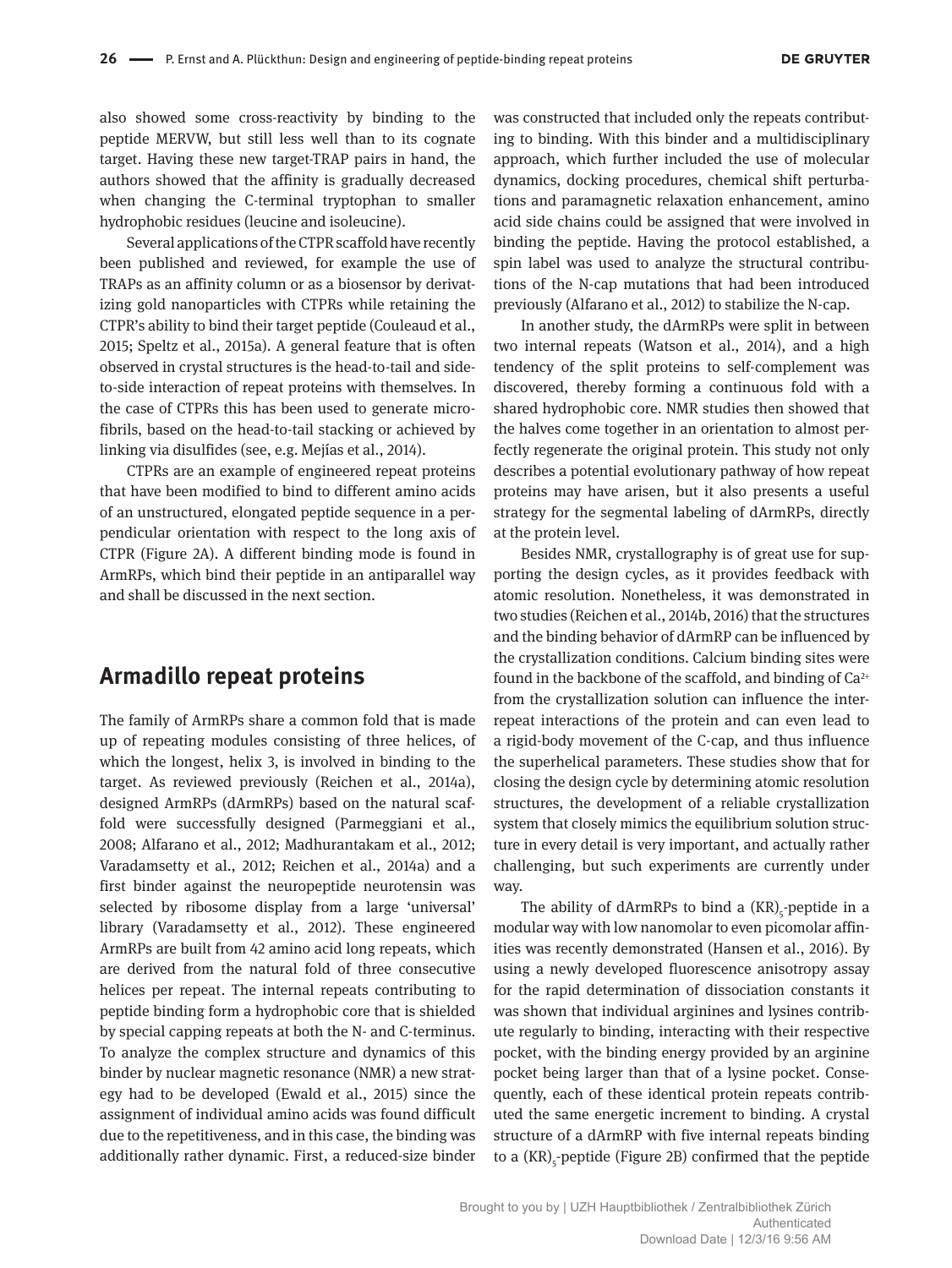binds to the dArmRP in a modular way. Thus, in this system, each protein repeat contacts two side chains of the peptide with very regular energetic contributions, as well as the peptide main chain, thus laying the foundation for achieving such regular binding also for other peptide sequences by engineering and evolving the pockets in the protein appropriately.

# **Discussion and future aspects**

Antibodies and other scaffold proteins have been selected to bind peptides with a variety of different sequences (Reichen et al., 2014a), with a wide range of affinities and specificities. Nevertheless, at the moment we are still limited to an individual selection for each new target peptide, in the same way as for every protein target. In other words, the modular nature of a peptide is not exploited at all.

Designed peptide-binding repeat proteins may provide a solution to this problem. Because of the perpendicular binding to the repeat protein axis, TPRs are so far limited to pentapeptides (see Figure 2A). A prerequisite for modular binding is that the peptide direction has to be antiparallel (or parallel) to the binding scaffold (Figure 2B), because only this allows an elongation of the binder with increasing length of the bound peptide. ArmRPs and their peptides have been engineered to different lengths, and even picomolar dissociation constants were described (Hansen et al., 2016). Furthermore, ArmRPs have shown binding to at least 10 amino acids in a modular way (Hansen et al., 2016).

Repeat proteins are highly suited for modular binding, as they already have a modular architecture. In the case of dArmRPs the peptide and the dArmRP fold into two superhelices, with the ArmRP winding around the peptide helix, with every peptide-binding module making contact to two amino acids (see Figure 2B).

The considerable protein engineering challenge is to keep this modularity for as many different peptide sequences as possible. Even small inaccuracies may add up with longer peptides and lead to a decrease in modular binding, a problem that might be addressed by slightly flexible scaffolds. At present it is not clear, however, how big the discrimination power between similar amino acids will be.

The described challenges of modular peptide binding – keeping geometric regularity and thus specificity and affinity over a sufficient length – could make it necessary to design new scaffolds that are not based

on natural proteins. These new scaffolds could provide a wider range of different pockets for different amino acids or engineer the binding geometry over a wider range depending on the peptide sequence. Thereby, a more accurate design of the inter-pocket distances could be achieved, thereby allowing longer peptides of arbitrary sequence to be bound, by exploiting new curvatures and geometries, which are better suited to bind elongated peptides of particular sequence (see, e.g., Figure 2C). While peptide binding has not yet been described for such new scaffolds, the following section should give some examples of what has been achieved in the last few years with regards to the computational design of repeat proteins.

Classical repeat protein designs started from natural repeat proteins and often used a sequence-based consensus approach, sometimes combined with computational design. With the growing number of sequences and better computational design strategies, new and stable repeat protein scaffolds can now be generated, not only based on known structures but also completely *de novo* (reviewed, e.g. in Woolfson et al., 2015). Examples of leucine-rich repeats with defined curvatures have been derived using combinations of consensus design and computational methods (see, e.g. Park et al., 2015). Here we want to concentrate on recent *de novo* designs of α-solenoids, even though no binding has been reported yet.

One example to guide repeat protein design was presented recently (Sawyer et al., 2013). Repeat protein modules were not defined as single repeats but rather as conserved motifs which can include more than one repeat. The different annotation revealed new inter-repeat cross-correlations and patterns, which can help in detecting additional conserved positions that might have been overlooked by a simple one-repeat consensus design.

A new approach was recently reported that combines not only sequence data and structural information but also relies on the use of Rosetta *de novo* design, aiming to avoid model bias (Parmeggiani et al., 2015). This can be a problem in cases where there is a lack of a sufficient number of input structures. The approach has resulted in new backbone designs which included also ArmRPs and TPRs.

In contrast to sequence-based designs, fully reference-free methods might reveal tertiary structures that nature has not developed. The already mentioned Rosetta *de novo* design method was used to assess whether new  $\alpha$ -solenoid folds can be designed from scratch (Doyle et al., 2015). By predefining only geometric parameters and concentrating on left-handed designs that are rarely found in nature, new repeat proteins could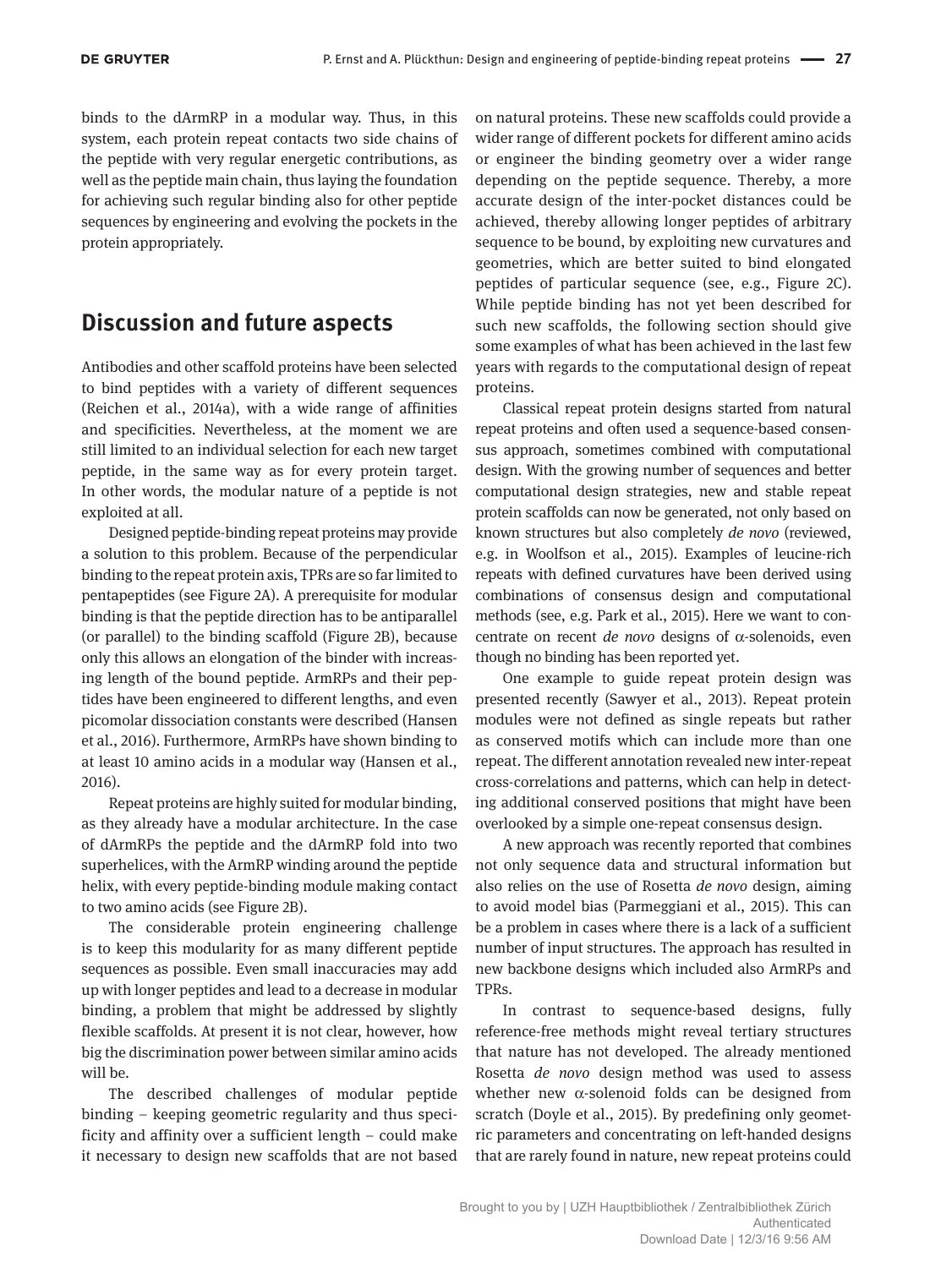be generated. These designs were highly stable and showed characteristics found in other repeat proteins, for example tubular assemblies and head-to-tail interactions in crystal structures.

Doyle et al. (2015) thus revealed that existing repeat proteins cover only a very small fraction of possible folds. Another very systematic way to design new folds took the simple helix-turn-helix motif as a starting point. By varying the lengths of the helices and linkers, a fully automatic and very precise algorithm was employed for the design (Brunette et al., 2015) (example structures are shown in Figure 2C). For 14 out of 15 solved crystal structures the initial designs could be used to perform molecular replacement directly. The two latter studies show the power of current computational methods. It will now be interesting to extend such approaches to the generation of binding proteins to comparing them as a starting points to consensus-derived scaffolds.

The discussed design strategies and scaffolds provide a variety of future alternatives not only for the design of modular peptide binders. The developed techniques could also serve for the improvement of existing scaffolds or lay the basis for new classes of binding proteins.

### **Conclusions**

Recent studies on TPRs and dArmRPs have shown that these are well-suited scaffolds for the design of new peptide binders, where dArmRPs repeats are colinear with the dipeptide repeats in the bound peptide. The examples of designed repeat proteins mentioned demonstrate that in terms of scaffold design we are not limited to natural folds anymore. Future experiments will have to test whether artificial repeat proteins can be used for creating new binding proteins, since up to now all protein-peptide interactions have been largely inspired by naturally occurring binding pockets.

**Funding:** Schweizerischer Nationalfonds zur Förderung der Wissenschaftlichen Forschung (Grant/Award Number: CRSII3\_141832, Sinergia Program).

#### **References**

Alfarano, P., Varadamsetty, G., Ewald, C., Parmeggiani, F., Pellarin, R., Zerbe, O., Plückthun, A., and Caflisch, A. (2012). Optimization of designed armadillo repeat proteins by molecular dynamics simulations and NMR spectroscopy. Protein Sci. *21*, 1298–1314.

- Bradbury, A. and Plückthun, A. (2015). Reproducibility: standardize antibodies used in research. Nature *518*, 27–29.
- Brunette, T., Parmeggiani, F., Huang, P.S., Bhabha, G., Ekiert, D.C., Tsutakawa, S.E., Hura, G.L., Tainer, J.A., and Baker, D. (2015). Exploring the repeat protein universe through computational protein design. Nature *528*, 580–584.
- Cohen, S.S., Riven, I., Cortajarena, A.L., Rosa, L. De, D'Andrea, L.D., Regan, L., and Haran, G. (2015). Probing the molecular origin of native-state flexibility in repeat proteins. J. Am. Chem. Soc. *137*, 10367–10373.
- Cortajarena, A.L., Kajander, T., Pan, W., Cocco, M.J., and Regan, L. (2004). Protein design to understand peptide ligand recognition by tetratricopeptide repeat proteins. Protein Eng. Des. Sel. *17*, 399–409.
- Cortajarena, A.L., Wang, J., and Regan, L. (2010). Crystal structure of a designed tetratricopeptide repeat module in complex with its peptide ligand. FEBS J. *277*, 1058–1066.
- Couleaud, P., Adan-Bermudez, S., Aires, A., Mejías, S.H., Sot, B., Somoza, A., and Cortajarena, A.L. (2015). Designed modular proteins as scaffolds to stabilize fluorescent nanoclusters. Biomacromolecules *16*, 3836–3844.
- Doyle, L., Hallinan, J., Bolduc, J., Parmeggiani, F., Baker, D., Stoddard, B.L., and Bradley, P. (2015). Rational design of α-helical tandem repeat proteins with closed architectures. Nature *528*, 585–588.
- Ewald, C., Christen, M.T., Watson, R.P., Mihajlovic, M., Zhou, T., Honegger, A., Plückthun, A., Caflisch, A., and Zerbe, O. (2015). A combined NMR and computational approach to investigate peptide binding to a designed armadillo repeat protein. J. Mol. Biol. *427*, 1916–1933.
- Hansen, S., Tremmel, D., Madhurantakam, C., Reichen, C., Mittl, P.R.E., and Plückthun, A. (2016). Structure and energetic contributions of a designed modular peptide-binding protein with picomolar affinity. J. Am. Chem. Soc. *138*, 3526–3532.
- Jackrel, M.E., Valverde, R., and Regan, L. (2009). Redesign of a protein-peptide interaction; Characterization and applications. Protein Sci. *18*, 762–774.
- Jost, C. and Plückthun, A. (2014). Engineered proteins with desired specificity: DARPins, other alternative scaffolds and bispecific IgGs. Curr. Opin. Struct. Biol. *27*, 102–112.
- Madhurantakam, C., Varadamsetty, G., Grütter, M.G., Plückthun, A., and Mittl, P.R.E. (2012). Structure-based optimization of designed armadillo-repeat proteins. Protein Sci. *21*, 1015–1028.
- Mejías, S.H., Sot, B., Guantes, R., and Cortajarena, A.L. (2014). Controlled nanometric fibers of self-assembled designed protein scaffolds. Nanoscale *6*, 10982–10988.
- Millership, C., Phillips, J.J., and Main, E.R.G. (2016). Ising model reprogramming of a repeat protein's equilibrium unfolding pathway. J. Mol. Biol. *428*, 1804–1817.
- Orlicky, S., Tang, X., Willems, A., Tyers, M., and Sicheri, F. (2003). Structural basis for phosphodependent substrate selection and orientation by the SCFCdc4 ubiquitin ligase. Cell *112*, 243–256.
- Park, K., Shen, B.W., Parmeggiani, F., Huang, P.S., Stoddard, B.L., and Baker, D. (2015). Control of repeat-protein curvature by computational protein design. Nat. Struct. Mol. Biol. *22*, 167–174.
- Parmeggiani, F., Huang, P.S., Vorobiev, S., Xiao, R., Park, K., Caprari, S., Su, M., Seetharaman, J., Mao, L., Janjua, H., et al. (2015). A general computational approach for repeat protein design. J. Mol. Biol. *427*, 563–575.